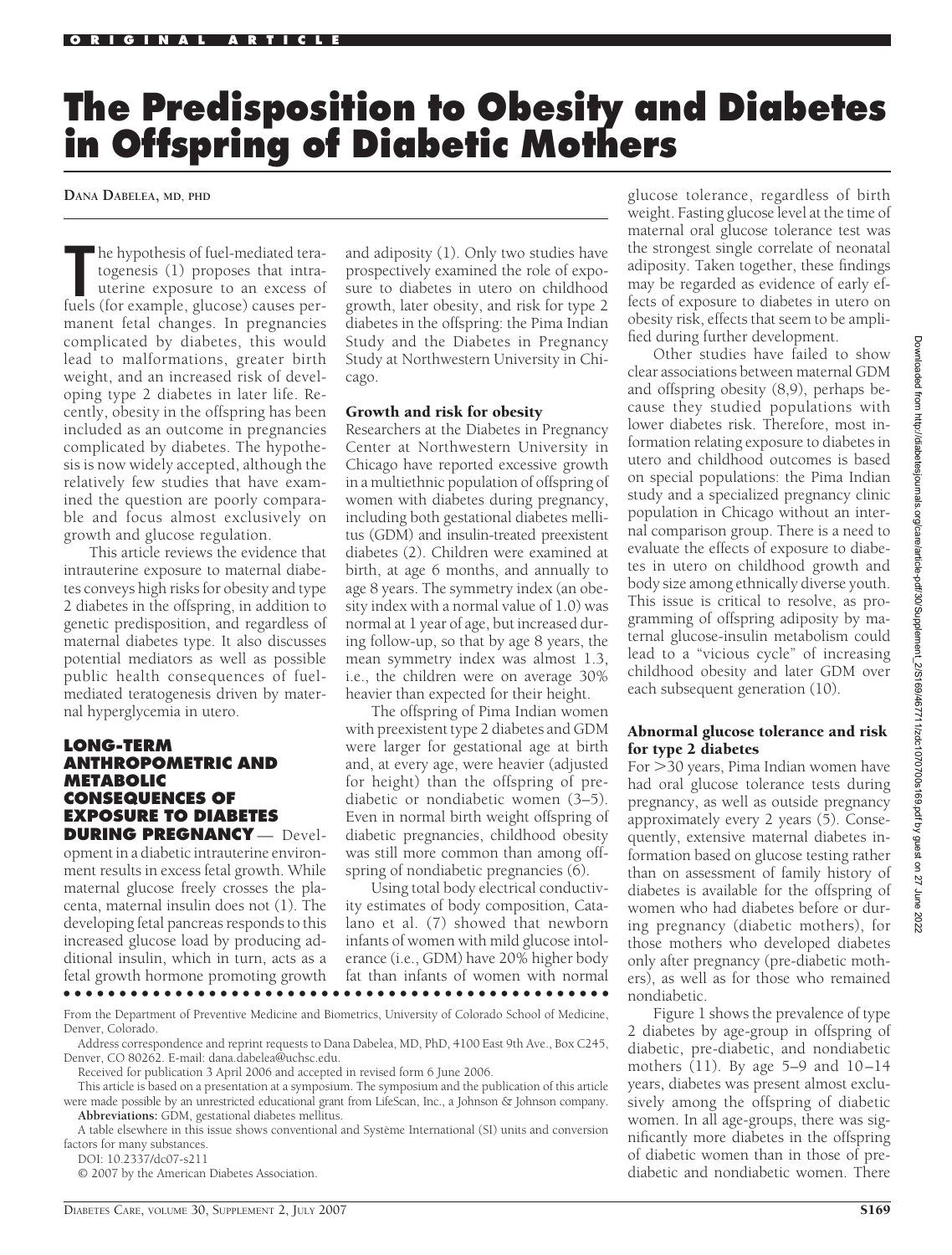

Figure 1—*Prevalence of type 2 diabetes, by mother's diabetes during and after pregnancy in Pima Indians aged 5–34 years. Reprinted with permission from Dabelea and Pettitt (11). □, Offspring of nondiabetic mothers;*  $\mathbb{Z}$ *, offspring of pre-diabetic mothers;* **■,** *offspring of diabetic mothers.* 

were much smaller differences in diabetes prevalence between offspring of prediabetic and nondiabetic women. These small differences may be due to differences in the genes inherited from the mothers, whereas the large difference in prevalence between the offspring of diabetic and pre-diabetic mothers, who have presumably inherited the same genes from their mothers, is the consequence of exposure to the diabetic intrauterine environment (3). These differences persisted after adjusting for presence of diabetes in the father, age at onset of diabetes in either parent, and obesity in the offspring.

The Diabetes in Pregnancy Study at Northwestern University in Chicago enrolled offspring of women with pregestational diabetes (both insulin-dependent and non-insulin dependent) and GDM from 1977 to 1983. Plasma glucose and insulin were measured fasting and after a glucose load yearly from age 1.5 years in offspring of diabetic mothers and one time at ages 10–16 years in control subjects (12). On their most recent evaluation (average age 12.3 years), offspring of diabetic mothers had a significantly higher prevalence of impaired glucose tolerance than the age- and sex-matched control group (19.3 vs. 2.5%, Fig. 2).

#### Cardiovascular abnormalities

Animal studies have shown that diabetes can induce cardiovascular dysfunction in adult offspring (13). Few human studies have examined cardiovascular risk factors in offspring of diabetic pregnancies. By 10–14 years, offspring of diabetic pregnancies enrolled in the Diabetes in Pregnancy follow-up study in Chicago had significantly higher systolic and mean arterial blood pressure than offspring of nondiabetic pregnancies (2). Manderson et al. (14) reported higher concentrations of markers of endothelial dysfunction (ICAM-1, VCAM-1, E-selectin), as well as cholesterol-to-HDL ratio among offspring of mothers with type 1 diabetes compared with offspring of nondiabetic pregnancies, independent of current BMI. Recently, the Pima Indian investigators have shown that, independent of adiposity, 7 to 11-year-old offspring exposed to maternal diabetes during pregnancy have significantly higher systolic blood pressure than offspring of mothers who did not develop type 2 diabetes until after the index pregnancy (15). These data suggest

that in utero exposure to diabetes confers risks for the development of cardiovascular disease later in life that are independent of adiposity and may be in addition to genetic predisposition to diabetes.

# **OBESITY AND TYPE 2 DIABETES IN OFFSPRING OF DIABETIC MOTHERS ARE NOT DUE TO GENETIC**

**FACTORS ALONE** — The attribution of congenital abnormalities to excess maternal fuel exposure in utero may be confounded by genetic factors. Women who develop diabetes at an early age might carry more diabetes susceptibility genes than those who develop the disease later in life and, therefore, they might transmit greater genetic susceptibility to their offspring. Thus, the greater frequency of diabetes and obesity in the offspring of diabetic pregnancies might be due to greater genetic susceptibility in such offspring.

Evidence that excess growth experienced by offspring of diabetic mothers is not due to genetic factors alone comes from several areas. First, obesity is no more common in the offspring of women in whom diabetes developed after delivery than in those of nondiabetic women (4,16). Second, obesity in the offspring of diabetic women cannot be accounted for by maternal obesity (4,6). Third, the excessive growth seen in the offspring of diabetic mothers is not found in offspring of diabetic fathers in either the Joslin Clinic or the Pima Indians series (17). The comparison between offspring of diabetic and pre-diabetic women is an attempt to con-





Figure 2—*Prevalence of impaired glucose tolerance (IGT) in offspring of diabetic mothers in three age-groups and in control subjects aged 10 –16 years. Reprinted from Silverman et al. (12).*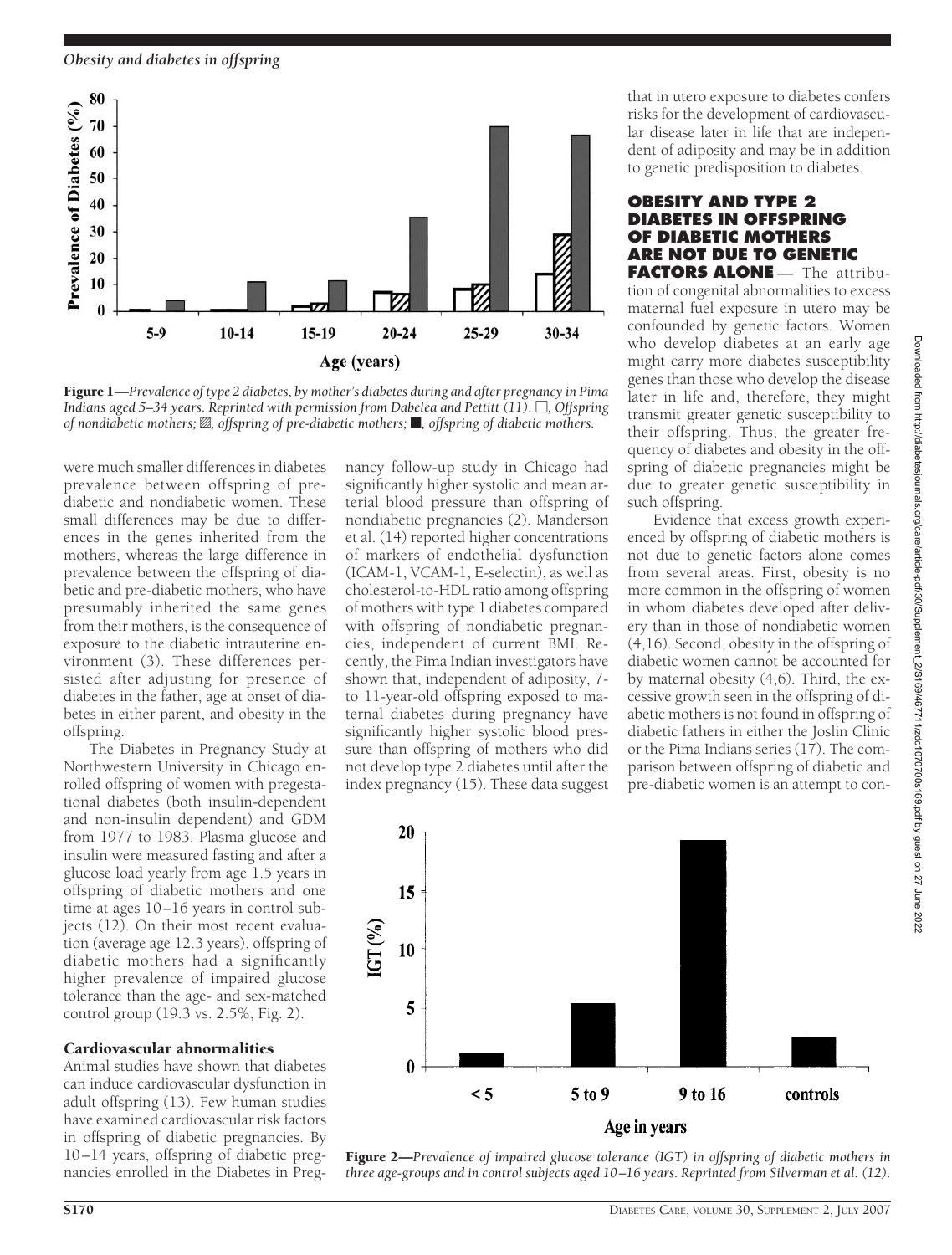*Dabelea*

trol for any potential confounding effect of a genetic predisposition to obesity and diabetes on the relationship between exposure to the maternal diabetic environment and obesity and diabetes in the offspring.

The ideal way to approach this question is to examine sibling pairs in which one sibling is born before and one is born after the onset of their mother's diabetes (18). The mean BMI in the 62 Pima Indian nondiabetic siblings born after the onset of the mother's diabetes, i.e., the offspring of the diabetic woman, was significantly higher (mean BMI difference 2.6  $\text{kg/m}^2$ ) than among the 121 nondiabetic siblings who were not exposed to diabetes in utero, e.g., born before the onset of the mother's diabetes. In contrast, there was no significant difference between siblings born before or after their father was diagnosed with type 2 diabetes (mean BMI difference  $0.4 \text{ kg/m}^2$ ) (18). These data support the hypothesis that exposure to diabetes in utero has effects on offspring body size that are in addition to genetic susceptibility to obesity.

Recent data in 9- to 14-year-old non-Hispanic white children in the Growing Up Today Study (8) showed that the association between a history of maternal GDM and adolescent overweight was substantially attenuated after adjustment for reported maternal BMI, a surrogate for genetic susceptibility for obesity. These findings suggest that "genetics" may account for part of the observed association in this population. The authors concluded that their results were consistent with the hypothesis that GDM programmed the fetus for later postnatal influences that lead to obesity, although they did not implicate GDM as a sufficient cause of offspring obesity.

To determine the role of exposure to the diabetic intrauterine environment that is in addition to genetic transmission of diabetes susceptibility, the prevalence of type 2 diabetes was compared in Pima Indian siblings born before and after their mother developed diabetes (18). A total of 19 families with 58 siblings and 28 sib-pairs discordant both for diabetes and diabetes exposure in utero were informative for the analysis. In 21 of the 28 sib-pairs, the diabetic sibling was born after mother's diagnosis of diabetes and in only 7 of the 28 pairs was the diabetic sibling born before (odds ratio 3.0,  $P < 0.01$ , Fig. 3). In

contrast, among 84 siblings and 39 sibpairs from 24 families of diabetic fathers, the risk for type 2 diabetes was similar in the sib-pairs born before and after father's diagnosis of diabetes (Fig. 3). Since siblings born before and after a diabetic pregnancy are believed to carry a similar risk of inheriting the same susceptibility genes, the different risk likely reflects the effect of intrauterine exposure associated with or directly due to hyperglycemia and/or other fuel alterations of a diabetic pregnancy.

Recently, Stride et al. (19) have shown that in individuals with maturityonset diabetes of the young (MODY)-3– associated mutations in the hepatocyte nuclear factor (HNF)- $1\alpha$  gene, the age of diabetes diagnosis in the offspring is lower when the mother was diagnosed before pregnancy compared to when the mother was diagnosed after pregnancy (15 vs. 27 years). This suggests that nongenetic effects are important determinants of the age of diagnosis, even in a single-gene disorder such as HNF- $1\alpha$ MODY3. Thus, exposure to the diabetic intrauterine environment, with alterations of fetal fuels, predisposes the child to the development of diabetes later in life, an effect that is in addition to that of any inherited susceptibility genes.

#### **THE EFFECTS OF EXPOSURE TO MATERNAL DIABETES DURING PREGNANCY ARE SIMILAR REGARDLESS OF MATERNAL DIABETES TYPE**

There is evidence that the long-term consequences of exposure to diabetes in utero on future obesity are independent of mother's diabetes type (2,5,20). Weiss et al. (20) studied the offspring of women with type 1 diabetes and reported that by age 5–15 years, they also had a significantly higher BMI than the offspring of control women. The measures of obesity were significantly positively correlated with maternal levels of fasting and postload blood glucose.

In the cohort of adolescent offspring of diabetic mothers studied by Silverman et al. (12), the predisposition to impaired glucose tolerance was associated with maternal hyperglycemia and not with the type of diabetes in the mother. In a study in Germany, the prevalence of impaired glucose tolerance was similarly increased in infants (ages 1–4 years) and children (ages 5–9 years) of mothers with pregestational type 1 diabetes and in those of mothers with GDM (21). Recently, Sobngwi et al. (22) showed that adult offspring of women who had type 1 diabetes during pregnancy are more likely to have impaired glucose tolerance than the off-



Figure 3—*Pima Indian sib-pairs discordant for diabetes and exposure to diabetes in utero. Reprinted with permission from Dabelea and Pettitt (11).* Left*: Of 28 sib-pairs born before or after their mother was diagnosed with diabetes, the diabetic sibling was born* after *the mother was diagnosed with diabetes (*f*) in 21 sib-pairs and* before *(*-*) in 7 sib-pairs; odds ratio (OR) 3.0,* P - *0.01, for the association between being born before or after the mother was diagnosed with diabetes and diabetes in the offspring.* Right*: Of 39 sib-pairs born before or after their father was diagnosed with diabetes, the diabetic sibling was born* after *the father was diagnosed with diabetes (*f*) in 22 sib-pairs and before (*-*) in 17 sib-pairs; OR 1.3, NS, for the association between being born before or after the father was diagnosed with diabetes and diabetes in the offspring.*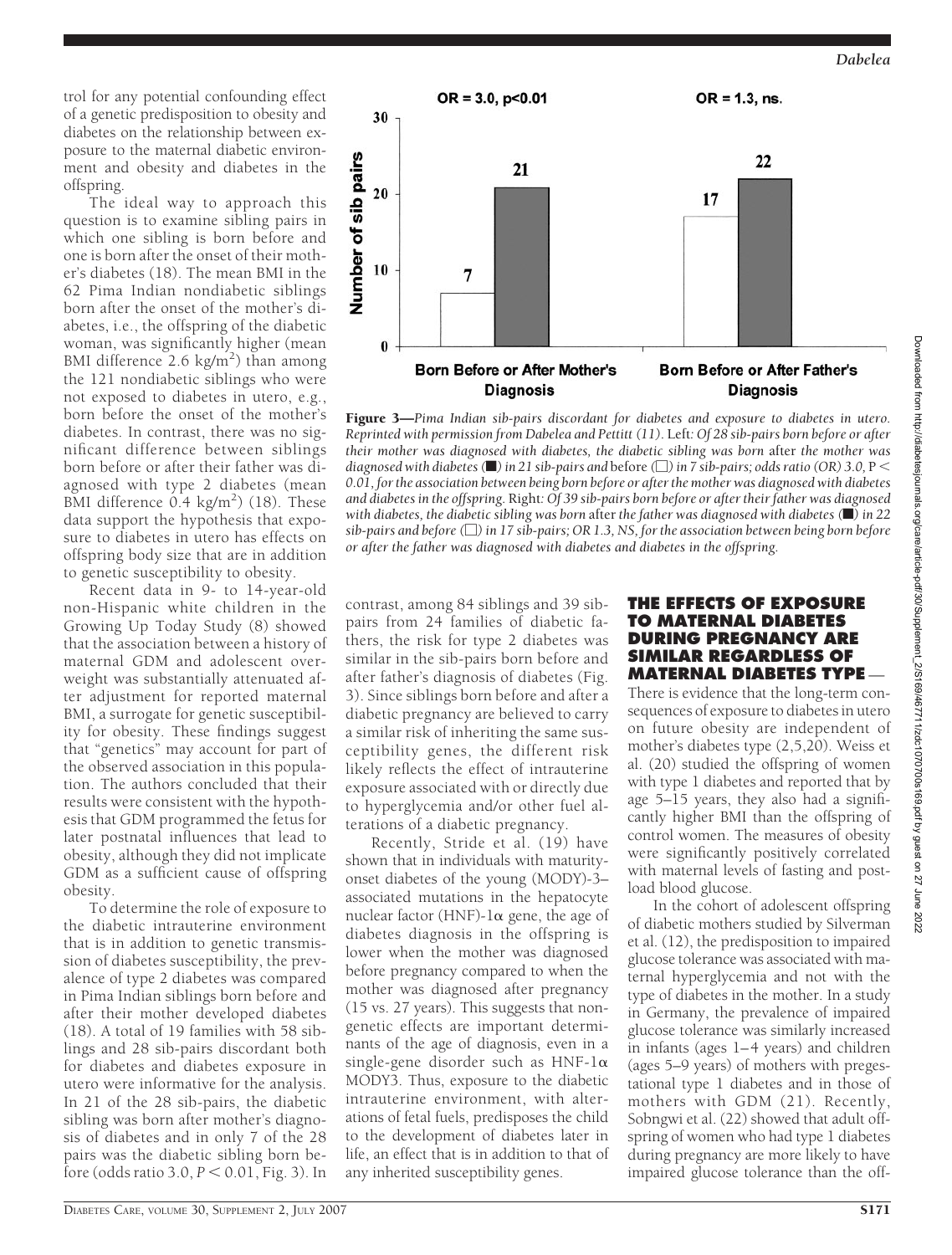# *Obesity and diabetes in offspring*

spring of diabetic fathers, although there were no differences between groups with respect to adiposity. These data support the hypothesis that the effects of maternally transmitted diabetes genes are modified by intrauterine influences, regardless of the type of diabetes present in the mother. The metabolic effects of the diabetic intrauterine environment on the fetus might therefore be similar regardless of whether the mother has gestational, type 1, or type 2 diabetes.

#### **MECHANISMS UNDERLYING A POTENTIAL ROLE OF MATERNAL DIABETES ON CHILDHOOD RISK FOR OBESITY AND TYPE 2 DIABETES**

#### Adipoinsular axis

The mechanisms by which exposure to diabetes in utero increases the risk of offspring obesity are not fully understood. Exposure to maternal diabetes is associated with excess fetal growth in utero (23), possibly mainly due to an increase in fetal fat mass (7), and alterations of fetal hormones. Concentrations of insulin are raised (1) and, more recently, increases in fetal leptin levels have been reported  $(24,25)$ .

There is some suggestion that relative hyperinsulinemia may be a precursor to childhood obesity. At age 5–9 years, Pima offspring of women with diabetes or impaired glucose tolerance during pregnancy have higher fasting insulin concentrations than the offspring of women with better glucose tolerance during pregnancy (26). Although this difference is not apparent at older ages, a follow-up of children and adolescents found that the fasting insulin concentration at ages 5–9 years was significantly positively correlated with the rate of weight gain during follow-up (27).

The Chicago study measured amniotic fluid insulin at 32–38 weeks of gestation. The symmetry index was used to categorize obesity of the offspring at age 6 years. Among children who had a symmetry index of  $<$ 1.0, the mean amniotic fluid insulin concentration in the mothers was 86.1 pmol/l; among those with a symmetry index between 1.0 and 1.2, it was 69.9 pmol/l. These levels were only half of the levels that were measured in the mothers of more obese children who had a symmetry index  $>1.2$  (140.5 pmol/l; *P* < 0.05 for each comparison). Amniotic fluid insulin is of fetal origin and is di-

rectly correlated with the amount of fetal insulin produced. Fetal insulin, in turn, is correlated with the amount of the circulating glucose, which is of maternal origin and is directly correlated with mother's diabetes control. Thus, this study demonstrates a direct correlation between an objective measure of the diabetic intrauterine environment and the degree of obesity in children and adolescents (2).

Leptin, a hormone secreted by adipocytes and by the placenta, also seems to be associated with fetal growth (28). Leptin measured at birth was positively related to birth weight (24,29,30) and with the amount of fetal adipose tissue (31). In both animals and humans, inefficient leptin action leads to hyperphagia, decreased fat oxidation, increased tissue triglyceride levels, insulin resistance, and obesity (32– 34). This endocrine loop has been termed the "adipoinsular axis," linking the brain and endocrine pancreas with other peripheral insulin- and leptin-sensitive tissues in the control of feeding behavior, metabolic regulation, and energy balance (34).

Elevated cord blood leptin concentrations were found in both infants of type 1 diabetic (24.7 ng/ml) and GDM mothers (29.3 ng/ml), compared with control subjects (7.9 ng/ml) (35), even after controlling for differences in birth weight. This suggests a direct influence of maternal hyperglycemia on fetal fat mass and leptin levels. In two other studies, exposure to GDM was associated with both hyperleptinemia and hyperinsulinemia in the newborn (36,37). This suggests that GDM may lead to increased insulin secretion and adiposity in the fetus, despite the rising plasma leptin concentrations, which are unable to control the release of insulin and the increase in fetal adiposity (37). Induction of leptin resistance in utero may therefore be hypothesized as a potential mechanism for later development of obesity in offspring exposed to diabetes in utero. Fetal overnutrition may result in a resetting of the adipoinsular axis leading to adiposity during childhood, a hypothesis that requires further testing.

#### Fetal malprogramming of hypothalamic neurons: "functional teratogenesis"

An interesting hypothesis relating hormonal changes present at birth in offspring exposed to diabetes in utero with later risks for obesity and type 2 diabetes has been formulated by Plagemann (38).

When present in nonphysiological concentrations during critical ontogenetic periods, hormones (such as insulin and leptin) can act as "endogenous functional teratogens" (38). For example, untreated diabetes in pregnant rats leads to "malprogramming" of hypothalamic neuropeptidergic neurons in offspring, leading to increased orexigenic neuropeptide Y and agouti-related peptide, which could contribute to hyperphagia and later development of overweight. Islet transplantation in pregnant GDM rats normalizes blood glucose and prevents these acquired alterations (39).

#### Defective insulin secretion in offspring exposed to maternal diabetes

In GK rats, the diabetic syndrome is produced by streptozotocin injection or glucose infusion. These rats do not have any genetic predisposition for diabetes, nor can their diabetes be classified as type 1 or 2. In these studies, hyperglycemia in the mother during pregnancy leads to impairment of glucose tolerance and decreased insulin action and secretion in adult offspring (40.41).

Impaired insulin secretion (42) has also been observed in human studies. Among 104 normal glucose tolerant Pima Indian adults, the acute insulin response was  $\sim$ 40% lower in individuals whose mothers had diabetes during pregnancy than in those whose mothers developed diabetes at an early age but after the birth of the subject (43). Recently, Sobngwi et al. (22) showed that adult offspring of women with type 1 diabetes during pregnancy had a significantly decreased insulin secretory response to glucose when compared with offspring of type 1 diabetic fathers, whereas there were no differences between groups with respect to insulin action. Based on the observation made in rats and supported by the human findings, it may be hypothesized that exposure to hyperglycemia during critical periods of fetal development "programs" the developing pancreas in a way that leads to a subsequent impairment in insulin secretion.

# **PUBLIC HEALTH IMPLICATIONS OF INCREASING EXPOSURE TO MATERNAL DIABETES IN**

**UTERO** — In Pima Indian children age 5–19 years, the prevalence of type 2 diabetes has increased two- to threefold over the last 30 years (44). The percent of chil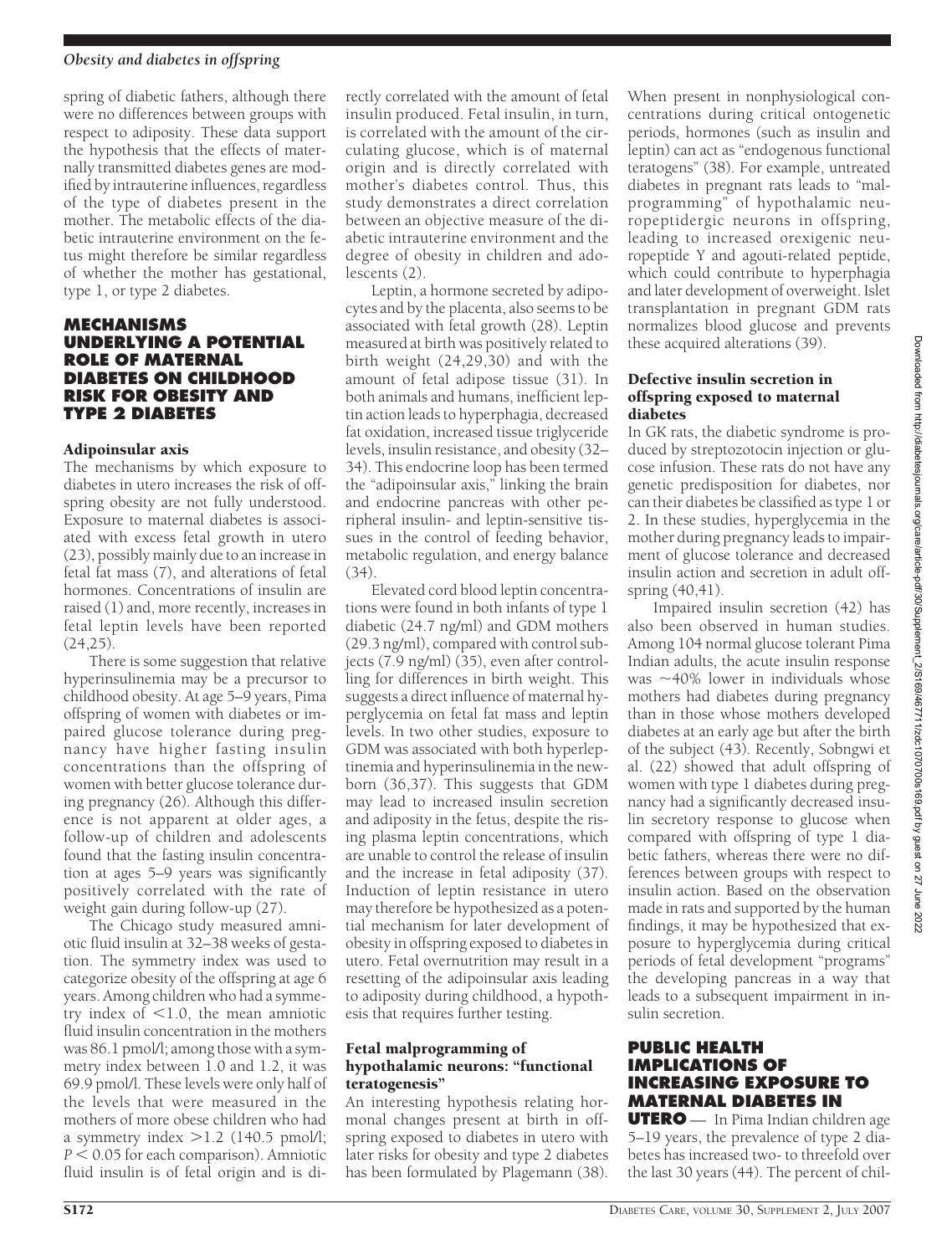dren who have been exposed to diabetes in utero has also increased significantly over the same time period, which was associated with a doubling of the amount of diabetes in children attributed to this exposure (from 18.1% in 1967–1976 to 35.4% in 1987–1996). The "epidemic" of type 2 diabetes in Pima Indian children was almost entirely accounted for, statistically, by the increase in exposure to diabetes during pregnancy and the resultant increase in obesity, a demonstration of the postulated vicious cycle.

Increases in GDM over the past decade among non-Indian populations have recently been reported, suggesting that GDM is an increasingly important childhood exposure. Two studies of Kaiser Permanente Health plan members showed significant increases in the cumulative incidence of GDM:  $\sim$ 3.5% per year in Northern California (45) and 11% annually (1994–2002) in Colorado (46). Important and disturbing, both studies show increasing rates of GDM among all racial/ ethnic groups. It is, therefore, possible that the vicious cycle of diabetes in pregnancy initially described among Pima Indians is also operating among other racial/ ethnic groups.

# **FUTURE DIRECTIONS FOR**

**RESEARCH** — The effects of maternal diabetes during childhood and over the life course may be viewed as a vicious cycle (10). Children whose mothers had diabetes during pregnancy are at increased risk of becoming obese and developing diabetes at young ages. Many of these female offspring already have diabetes or abnormal glucose tolerance by the time they reach their childbearing years, thereby perpetuating the cycle. Whether the vicious cycle of the diabetic pregnancy is operating in racial/ethnic groups other than American Indians is possible, but has not yet been adequately investigated. An important research need is to derive risk estimates for childhood obesity, impaired glucose tolerance, and type 2 diabetes that are attributable to maternal diabetes in utero, in populations other than American Indians.

There is recent debate over whether exposure to maternal obesity during pregnancy, in the absence of frank GDM, is also associated with long-term effects on the offspring above and beyond genetic susceptibility. If the hypothesis that maternal obesity during pregnancy drives fuel-mediated teratogenesis is correct, the public health consequences are enormous, since obesity is widespread and increasing. Studies are needed to disentangle the relative contribution of various altered fuels, in addition to glucose, in pregnancies complicated by obesity, to the longterm effects on childhood risks for obesity and impaired glucose metabolism.

Finally, future research is needed to determine whether better glucose control can be achieved throughout pregnancy that would prevent the long-term consequences on the offspring described here. If this is achievable, it will in turn probably reduce the prevalence of diabetes in the next generation of pregnancies and, therefore, be beneficial for future generations as well as for the immediate offspring.

# **References**

- 1. Freinkel N: Banting Lecture 1980: Of pregnancy and progeny. *Diabetes* 29:1023–1035, 1980
- 2. Silverman BL, Rizzo T, Green OC, Cho NH, Winter RJ, Ogata ES, Richards GE, Metzger BE: Long-term prospective evaluation of offspring of diabetic mothers. *Diabetes* 40 (Suppl. 2):121–125, 1991
- 3. Pettitt DJ, Nelson RG, Saad MF, Bennett PH, Knowler WC: Diabetes and obesity in the offspring of Pima Indian women with diabetes during pregnancy. *Diabetes Care* 16:310–314, 1993
- 4. Pettitt DJ, Baird HR, Aleck KA, Bennett PH, Knowler WC: Excessive obesity in offspring of Pima Indian women with diabetes during pregnancy. *N Engl J Med* 308:242–245, 1983
- 5. Pettitt DJ, Bennett PH, Knowler WC, Baird HR, Aleck KA: Gestational diabetes mellitus and impaired glucose tolerance during pregnancy: long-term effects on obesity and glucose tolerance in the offspring. *Diabetes* 34 (Suppl. 2):119–122, 1985
- 6. Pettitt DJ, Knowler WC, Bennett PH, Aleck KA, Baird HR: Obesity in offspring of diabetic Pima Indian women despite normal birth weight. *Diabetes Care* 10: 76–80, 1987
- 7. Catalano PM, Thomas A, Huston-Presley L, Amini SB: Increased fetal adiposity: a very sensitive marker of abnormal in utero development. *Am J Obstetr Gynecol* 189:1698–1704, 2003
- 8. Gillman MW, Rifas-Shiman S, Berkey CS, Field AE, Colditz GA: Maternal gestational diabetes, birth weight, and adolescent obesity. *Pediatrics* 111:221–226, 2003
- 9. Whitaker RC, Pepe MS, Seidel KD, Wright JA, Knopp RH: Gestational diabetes and the risk of offspring obesity. *Pediatrics* 101:91–97, 1998
- 10. Pettitt DJ, Knowler WC: Diabetes and obesity in the Pima Indians: a cross-generational vicious cycle. *J Obesity Weight Regul* 7:61–65, 1988
- 11. Dabelea D, Pettitt DJ: Intrauterine diabetic environment confers risks for type 2 diabetes mellitus and obesity in the offspring, in addition to genetic susceptibility. *J Pediatr Endocrinol Metab* 14:1085– 1091, 2001
- 12. Silverman BL, Metzger BE, Cho NH, Loeb CA: Impaired glucose tolerance in adolescent offspring of diabetic mothers: relationship to fetal hyperinsulinism.*Diabetes Care* 18:611–617, 1995
- 13. Holemans K, Gerber RT, Meurrens K, De Clerck F, Poston L, Van Assche FA: Streptozotocin diabetes in the pregnant rat induces cardiovascular dysfunction in adult offspring. *Diabetologia* 42:81–89, 1999
- 14. Manderson JG, Mullan B, Patterson CC, Hadden DR, Traub AI, McCance DR: Cardiovascular and metabolic abnormalities in the offspring of diabetic pregnancy. *Diabetologia* 45:991–996, 2002
- 15. Bunt JC, Tataranni PA, Salbe AD: Intrauterine exposure to diabetes is a determinant of hemoglobin A(1)c and systolic blood pressure in Pima Indian children. *J Clin Endocrinol Metab* 90:3225–3229, 2005
- 16. White P: Childhood diabetes: its course, and influence on the second and third generations. *Diabetes* 9:345–348, 1960
- 17. Pettitt DJ, Knowler WC: Long-term effects of the intrauterine environment, birth weight, and breast-feeding in Pima Indians. *Diabetes Care* 21 (Suppl. 2): B138–B141, 1998
- 18. Dabelea D, Hanson RL, Lindsay RS, Pettitt DJ, Imperatore G, Gabir MM, Roumain J, Bennett PH, Knowler WC: Intrauterine exposure to diabetes conveys risks for type 2 diabetes and obesity: a study of discordant sibships. *Diabetes* 49:2208– 2211, 2000
- 19. Stride A, Shepherd M, Frayling TM, Bulman MP, Ellard S, Hattersley AT: Intrauterine hyperglycemia is associated with an earlier diagnosis of diabetes in HNF-1alpha gene mutation carriers. *Diabetes Care* 25:2287–2291, 2002
- 20. Weiss PA, Scholz HS, Haas J, Tamussino KF, Seissler J, Borkenstein MH: Longterm follow-up of infants of mothers with type 1 diabetes: evidence for hereditary and nonhereditary transmission of diabetes and precursors. *Diabetes Care* 23:905– 911, 2000
- 21. Plagemann A, Harder T, Kohlhoff R, Rohde W, Dorner G: Glucose tolerance and insulin secretion in children of mothers with pregestational IDDM or gestational diabetes. *Diabetologia* 40:1094– 1100, 1997
- 22. Sobngwi E, Boudou P, Mauvais-Jarvis F, Leblanc H, Velho G, Vexiau P, Porcher R, Hadjadj S, Pratley R, Tataranni PA, Calvo